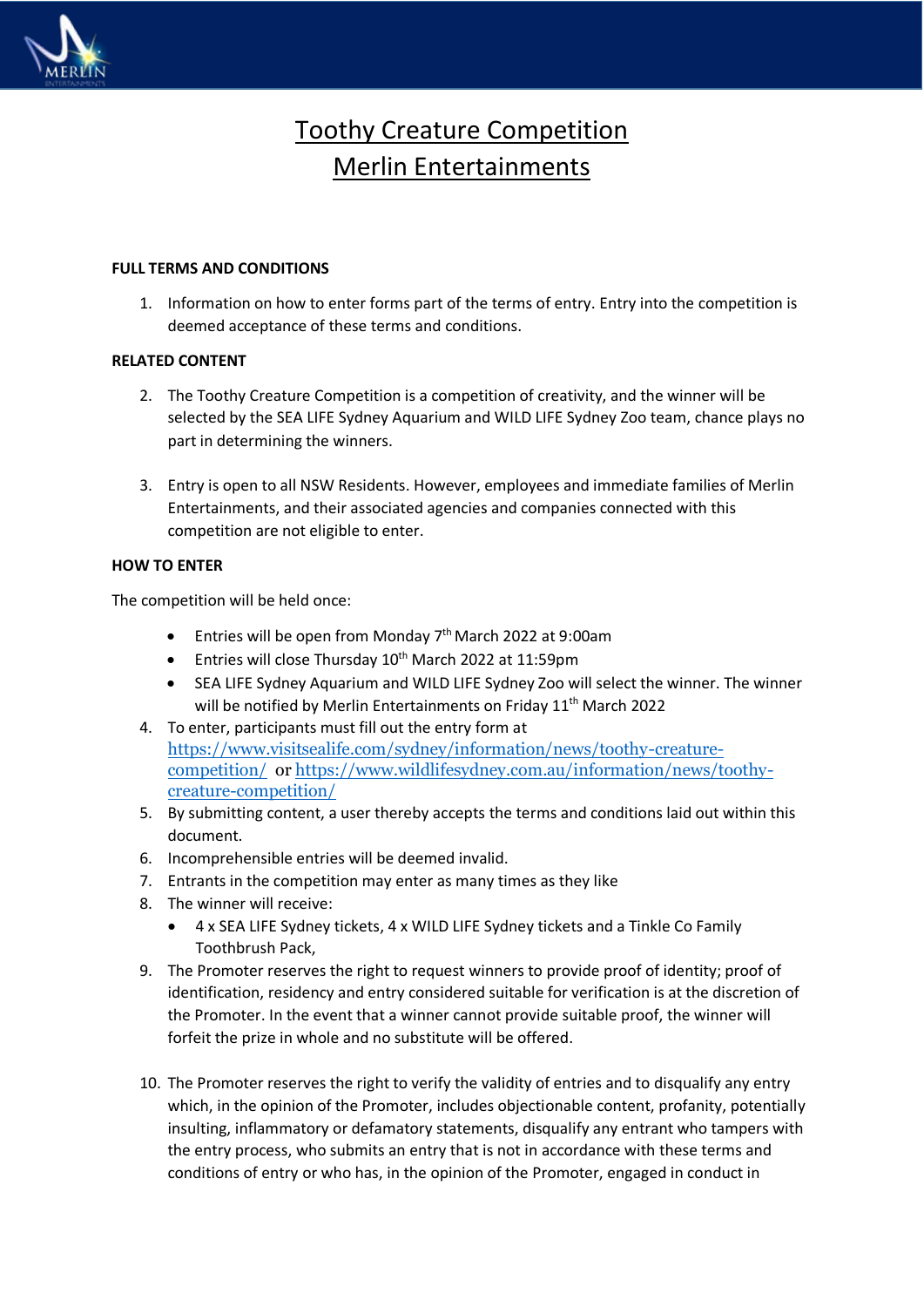

entering the promotion which is fraudulent, misleading, deceptive or generally damaging to the goodwill or reputation of the promotion and/or the Promoter. The Promoter reserves the right to disqualify a winner if the Promoter becomes aware that the winner and/or the winner's entry is of a type described in this clause.

- 11. The winner/s must also sign a release form at the discretion of the Promoter. The release must be completed with the full name, address and telephone number of the entrant's parent or guardian. Failure to provide such proof, particulars or releases will immediately invalidate the entrant's entitlement to any prize, subject to State legislation.
- 12. The Promoter accepts no responsibility for any late, lost or misdirected entries including delays in the posting of responses due to technical disruptions, network congestion or for any other reason.
- 13. The cost of entering the competition will be dependent on the entrant's individual Internet Service Provider.

# **THE PRIZE**

14. There will be one prize winner who will win the following prize:

#### **Prize:**

- Tinkle Co Family Pack: 2 x adult brushes, 2 x kids brushes, compostable floss, and 125 pack of fluoride toothpaste tablets
- 4 x tickets to SEA LIFE Sydney Aquarium
- 4 x tickets to WILD LIFE Sydney Zoo
- Prize valued at \$366
- 15. In consideration for the Promoter awarding the prize to the winner, the winner hereby permits the winner's words, as recorded, photographed or filmed during the winner's participation in the prize to appear in connection with The Promoter or the advertising or marketing thereof, in any media whatsoever throughout the world and the winner will not be entitled to any fee for such use.
- 16. In the event that for any reason whatsoever a winner does not take an element of the prize at the time stipulated by the Promoter then that element of the prize will be forfeited by the winner and cash will not be awarded in lieu of that element of the prize.
- 17. Each valid entrant will be judged by the SEA LIFE Sydney Aquarium and WILD LIFE Sydney Zoo team. The judges will select the winning entry, based on the most creative and/or original, in the context of the competition.
- 18. Should an entrant's contact details change during the promotional period, it is the entrant's responsibility to notify the Promoter. A request to access or modify any information provided in an entry should be directed to Promoter.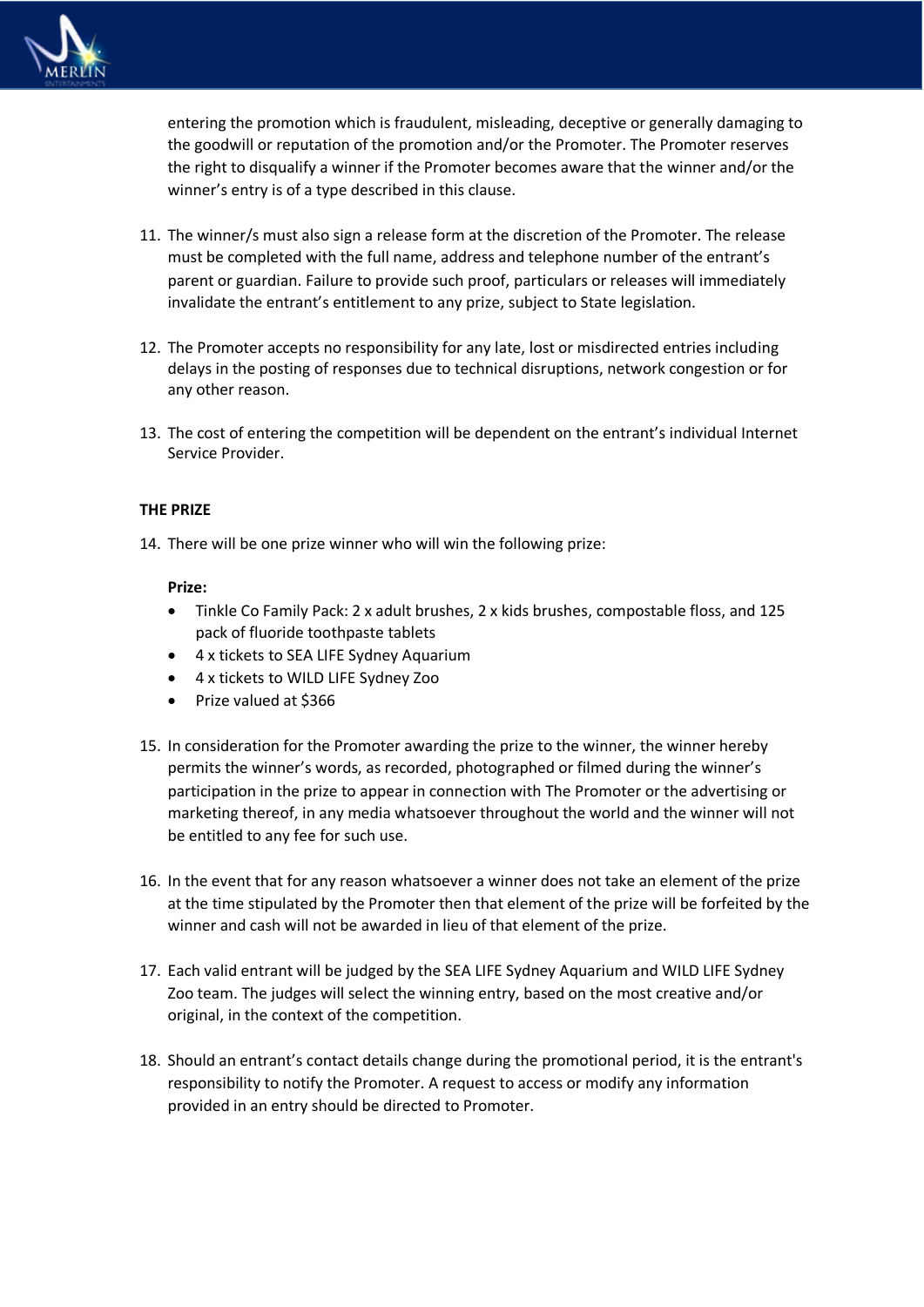

- 19. The promoter's decision is final and the promoter will not enter into correspondence regarding the Competition result or winning entries.
- 20. It is a condition of accepting the prize that the winner must comply with all the conditions of use of the prize and the prize supplier's requirements.
- 21. In the case of the intervention of any outside act, agent or event which prevents or significantly hinders the Promoter's ability to proceed with the competition on the dates and in the manner described in these terms and conditions, including but not limited to vandalism, power failures, tempests, natural disasters, acts of God, civil unrest, strike, war, act of terrorism, the Promoter may in its absolute discretion cancel the competition and recommence it from the start on the same conditions, subject to any directions given under State Regulation.
- 22. The Promoter shall not be liable for any loss or damage whatsoever which is suffered (including but not limited to indirect or consequential loss) or for any personal injury suffered or sustained in connection with any prize/s except for any liability which cannot be excluded by law. The Promoter is not responsible for any incorrect or inaccurate information, either caused by the phone user or for any of the equipment or programming associated with or utilised in this competition, or for any technical error, or any combination thereof that may occur in the course of the administration of this competition including any omission, interruption, deletion, defect, delay in operation or transmission, communications line or telephone, mobile or satellite network failure, theft or destruction or unauthorised access to or alteration of entries.
- 23. The Promoter reserves the right in its sole discretion to disqualify any individual who the Promoter has reason to believe has breached any of these conditions, or engaged in any unlawful or other improper misconduct calculated to jeopardise the fair and proper conduct of the promotion. The Promoter's legal rights to recover damages or other compensation from such an offender are reserved.
- 24. The Promoter and their associated agencies and companies assume no responsibility for any error, omission, interruption, deletion, defect, delay in operation or transmission, communications line failure, theft or destruction or unauthorised access to, or alteration of entries, and reserves the right to take any action that may be available.
- 25. If for any reason this competition is not capable of running as planned, including due to infection by computer virus, bugs, tampering, unauthorised intervention, fraud, technical failures or any causes beyond the control of the Promoter, which corrupt or affect the administration, security, fairness or integrity or proper conduct of this promotion, the Promoter reserves the right in its sole discretion to disqualify any individual who tampers with the entry process, take any action that may be available, and to cancel, terminate, modify or suspend the competition, subject to any direction given under State Regulation.
- 26. All entries become the property of the Promoter. The Promoter collects personal information about you to enable you to participate in this promotion. Information supplied when logging your comment will be used by Merlin Entertainment to contact you in the